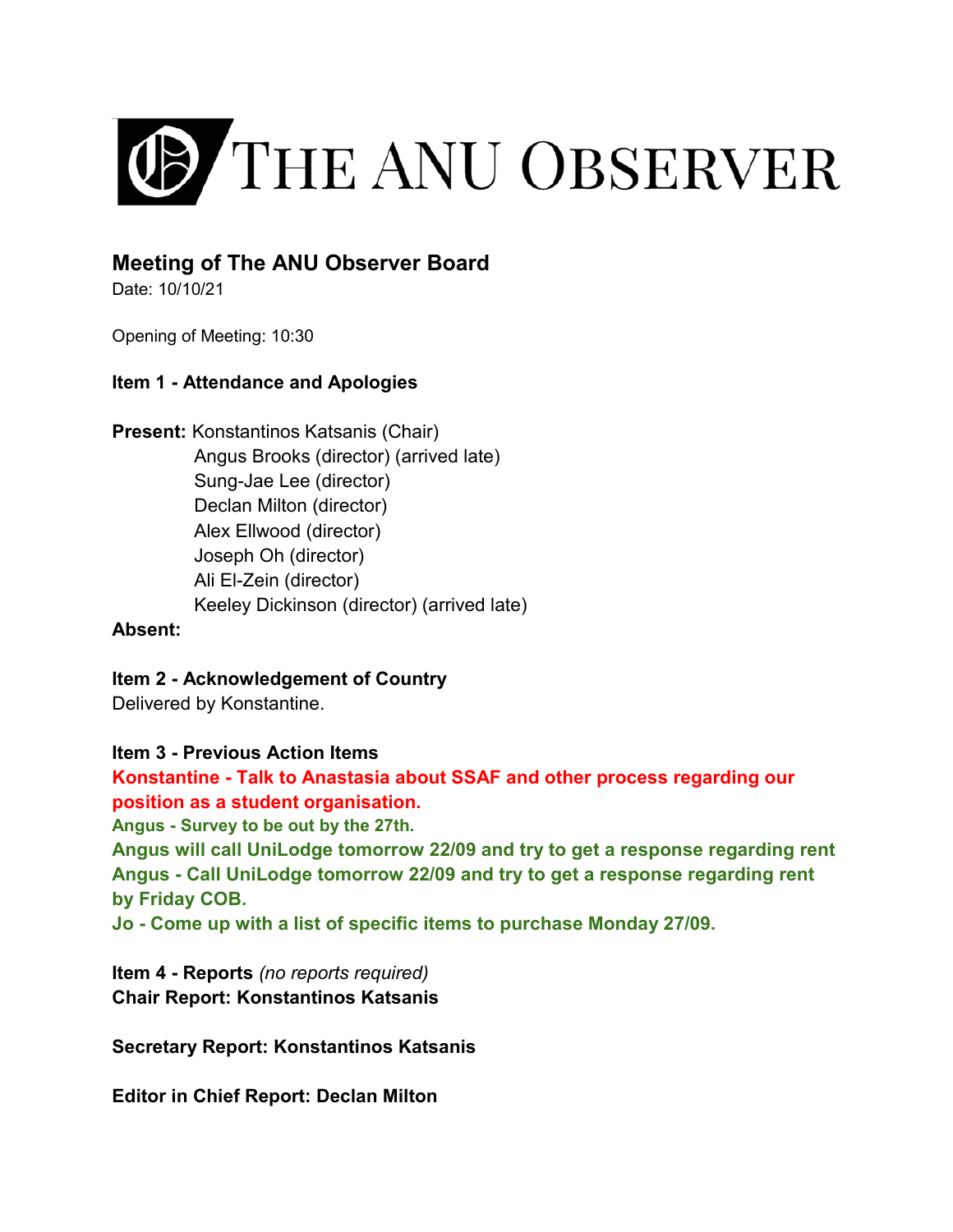## **Visual Content Executive: Joseph Oh**

## **Finance Executive Report: Sung Jae Lee**

## **Community Executive Report: Angus Brooks**

#### **Web Executive Report: Angus Brooks**

### **Item 5 - Items for Decision**

5.1 Decision to increase the number of editors for the General Meeting from 3 to 4.

Moved by Alex, seconded by Ali. Passes unanimously.

5.2 Approval of the following candidate as officer of the ANU Observer and as part of the News Team:

- Georgie Ralphs (Conflict of Interest under Appendix A) Alex: Interviewed very well, really good ideas about what the role entails. Enthusiastic individual.

 Moved by Keeley. Seconded by Alex. Passes unanimously.

5.3 Decision to act signatories to a letter, as proposed by ANUSA, to ANU for reallocation of SSAF money from ANU organisations to student organisations. In our response to ANUSA express our thoughts regarding publishing articles on that topic.

 Moved by Declan. Seconded by Konstantine. Passes unanimously

Declan: If it goes public, we should look at campaigns by other media outlets to see how they reported on it. Konstantine: Feel free to take advise from us as well.

#### **Item 6 - Items for Discussion**